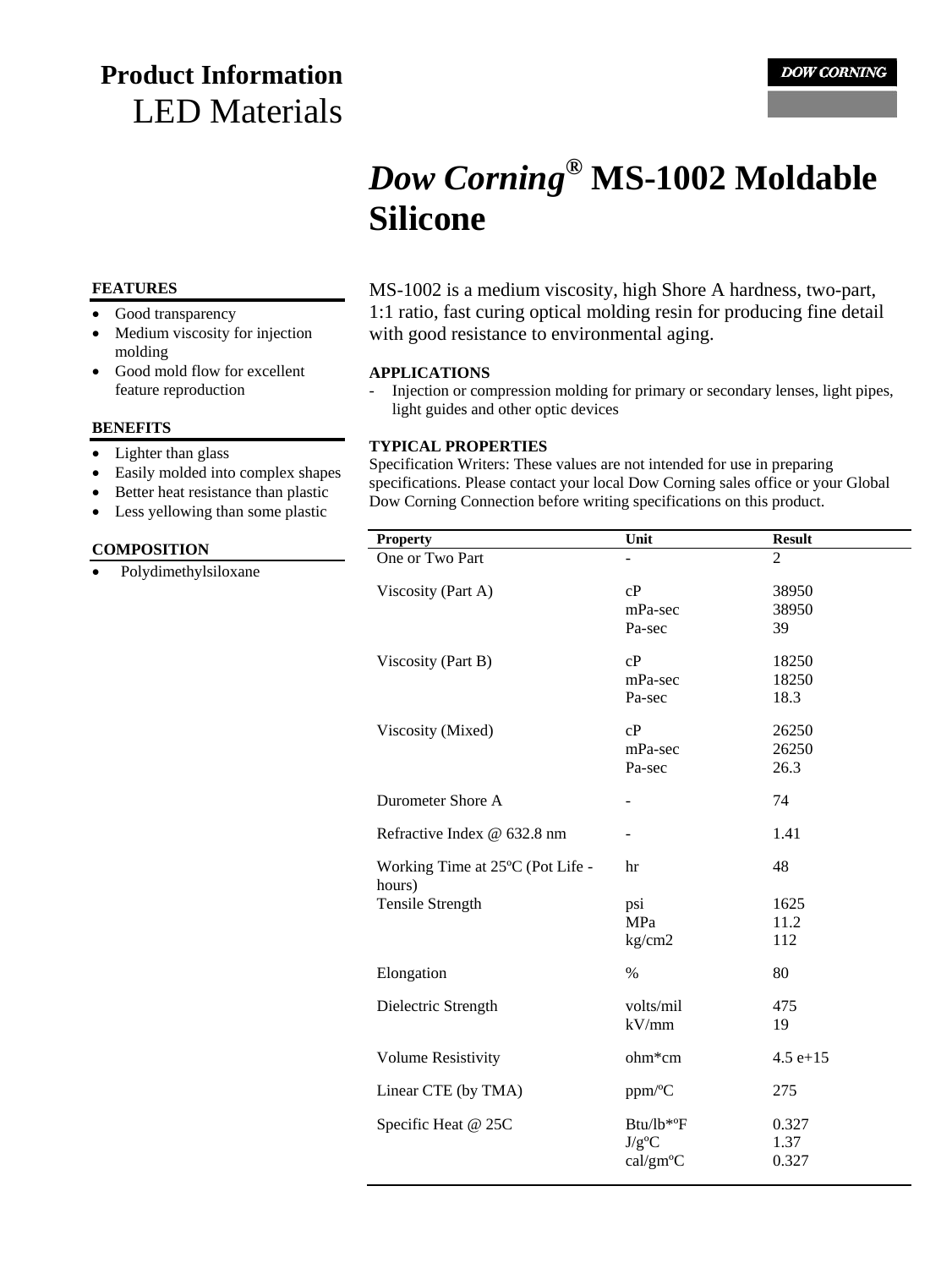| <b>Typical Properties (continued)</b><br><b>Property</b> | Unit                                          | <b>Result</b>          |
|----------------------------------------------------------|-----------------------------------------------|------------------------|
| Specific Heat @ 50C                                      | $Btu/lb*^{\circ}F$<br>$J/g^oC$<br>$cal/gm^oC$ | 0.337<br>1.41<br>0.337 |
| Transmission $@$ 450 nm, 3.2 mm thick                    | %                                             | 91                     |
| Transmission $@$ 760 nm, 3.2 mm thick                    | %                                             | 94                     |

#### **DESCRIPTION**

*Dow Corning*® brand Optical Molding materials are designed to meet the challenging needs of the Optical market; high purity, moisture resistance, thermal stability and optical transmittance. Injection moldable optical silicone materials from Dow Corning are two-part, heat-cure silicone resins that are especially suitable for precision molding applications, as micrometer-sized features can be replicated on the lens surface to direct light output. Silicone optical molding materials can be molded into complex shapes, withstand heat and resist yellowing better than plastic, and are lighter than glass. Parts have been fabricated using a variety of techniques, including injection molding, casting or cavity molding, transfer molding, and others.

#### **MIXING AND DE-AIRING**

Dow Corning silicone 1:1 Optical Molding materials are supplied in two parts that do not require lot matching. The 1:1 mix ratio, by weight or volume, simplifies the proportioning process. To ensure best properties Parts A and B must each be thoroughly mixed, inadequate mixing and may result in incomplete cure or reduced physical properties. Automated meter, mix and dispense equipment may be utilized. In applications or molds that are sensitive to air entrapment, deairing or vacuum application in the mold may be helpful.

#### **PROCESSING/CURING**

These products are compatible with commercially available equipment and industry standard processes. These materials can be pumped, meter mixed and molded similarly to Liquid Silicone Rubber. Mix at 1:1 ratio. They are lower in viscosity than traditional LSR materials but they are not shear thinning as the LSR's are. This allows for reduced pressure in the pumping and mixing areas but similar performance in the injection unit compared to LSR's. In the mold the heat does thin the material dramatically allowing for good flow and reproduction in the mold cavity. *Dow Corning*® brand OS Fluids are recommended to clean cured or uncured silicone residue from application equipment.

#### **POT LIFE AND CURE RATE**

Cure reaction begins with the mixing process. Initially, cure is evidenced by a gradual increase in viscosity, followed by gelation and conversion to a solid elastoplastic material. Pot life is defined as the time required for viscosity to double after Parts A and B (base and curing agent) are mixed and is highly temperature dependent. Please refer to the data table. The cure time depends on the thickness and the cure temperature used.

# **USEFUL TEMPERATURE RANGES**

For most uses, silicone encapsulants and resins should be operational over a temperature range of -45 to 200°C (-49 to 392°F) for long periods of time. However, at both the low- and high-temperature ends of the spectrum, behavior of the materials and performance in particular applications can become more complex and require additional considerations. For low-temperature performance, thermal cycling to conditions such as -55°C (-67°F) may be possible, but performance should be verified for your parts or assemblies. Factors that may influence performance are configuration and stress sensitivity of components, cooling rates and hold times, and prior temperature history. At the high-temperature end, the durability of the cured silicone encapsulants and resins is time and temperature dependent. As expected, the higher the temperature, the shorter the time the material will remain useable.

#### **COMPATIBILITY**

Certain materials, chemicals, curing agents and plasticizers can inhibit the cure of addition cure molding materials. Most notable of these include: Organotin and other organometallic compounds, Silicone rubber containing organotin catalyst, Sulfur, polysulfides, polysulfones or other sulfur containing materials, unsaturated hydrocarbon plasitcizers, and some solder flux residues. If a substrate or material is questionable with respect to potentially causing inhibition of

*Dow Corning* is a registered trademark of Dow Corning Corporation. *We help you invent the future* is a trademark of Dow Corning Corporation. 2011, November 16 <br>
2011 Dow Corning Corporation. All rights reserved.<br>
2011 Dow Corning Corporation. All rights reserved. © 2011 Dow Corning Corporation. All rights reserved.